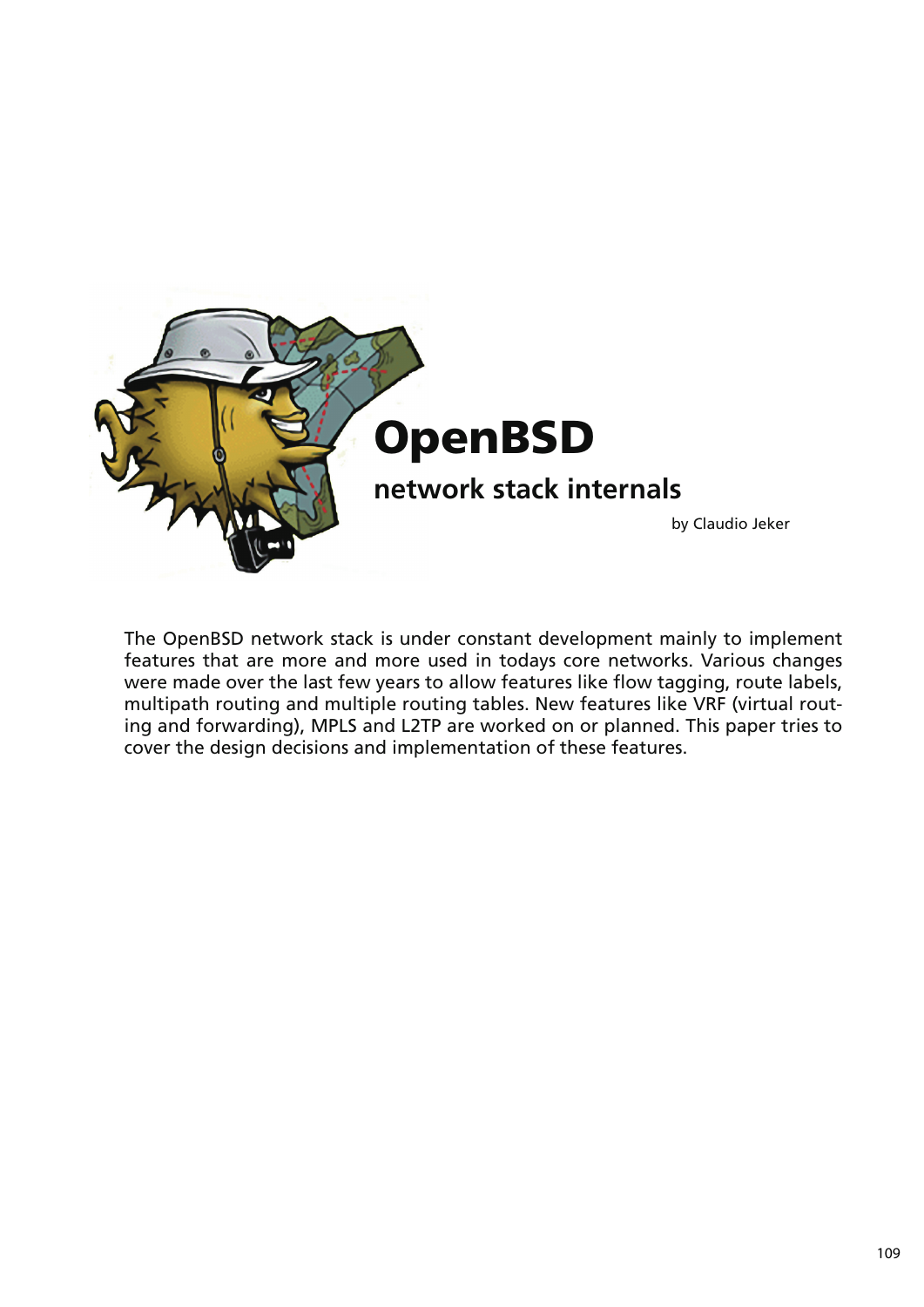

## **Introduction**

The OpenBSD network stack is based on the original BSD4.4 design that is described in TCP/IP Illustrated, Volume 2[1]. Even though many changes were made since then [1] still gives the best in depth introduction to the BSD based network stacks. It is the number one reference for most part of the network stack. Additionally IPv6 Core Protocols Implementation[2] covers the KAME derived IPv6 network stack implementation and should be considered the reference for anything IPv6 related.



**Figure 1: Building blocks of the network stack**

The networking code can be split in four major building blocks: the network stack, the mbuf API, the routing table and the socket API. The various protocol support are hooked into the network stack on various defined borders. Protocols provide methods which are registered in a protosw structure. By looking up these structures instead of calling the functions directly a more dynamic and easily extensible stack can be built. There is an input and an output path that starts in the drivers and ends in the socket API and vice versa. Every packet passing through the network stack is stored in mbufs and mbuf clusters. It is the primary way to allocate packet memory in the network stack but mbufs are also used to store non packet data. Everything routing related is covered by the protocol independent routing table. The routing table covers not only the layer 3 forwarding information but is also used for layer 2 look ups -- e.g. arp or IPv6 network discovery. The calls to the routing table code are scattered all over the network stack. This entanglement of the routing code is probably one of the most problematic parts when making the network stack MP safe. Last but not least the socket API. It is the interface to the userland and a real success story. The BSD socket API is the most common way for applications to interact between remote systems. Almost any operating system implements this API for userland programs. I will not cover the socket API because non of the new features modified the socket API in detail.

### **mbufs**

Packets are stored in mbufs. mbufs can be chained to build larger consecutive data via m\_next or build a chain of independent packets by using the m\_nextpkt header. m\_data points to the first valid data byte in the mbuf which has the amount of m\_len bytes stored. There are different mbuf types defined to indicate what the mbuf is used for. The m\_flags are used in various ways. Some flags indicate the structure of the mbuf itself (M\_EXT, M\_PKTHDR, M\_CLUSTER) and some indicate the way the packet was received (M\_BCAST, M\_MCAST, M\_ANYCAST6). If M\_PKTHDR is set an additional structure m\_pkthdr is included in the mbuf. The first mbuf of a packet includes this m\_pkthdr to store all important per packet meta data used by the network stack. The complete length of the mbuf chain and the interface a packet was received on are the most important ones.

#### **Code Fragment 1: mbuf structures**

```
struct m hdr {
struct mbuf *mh_next;
struct mbuf *mh nextpkt;
             caddr t mh data;
             u int mh<sup>-</sup>len;
             short mh type;
             u short mh-flaqs;
};
struct pkthdr {
                          ifnet *rcvif;
             SLIST HEAD(packet tags, m_tag) tags;
              int len;
             int csum_flags;<br>struct pkthdr pf;
                          pkthdr pf;
};
struct m_tag {
              SLIST_ENTRY(m_tag) m_tag_link;
             u_int\overline{16}_t to m_t \overline{t} and t \overline{u} and t \overline{u} and t \overline{u} and t \overline{u} and t \overline{u} and t \overline{u} and t \overline{u} and t \overline{u} and t \overline{u} \overline{t} \overline{u} \overline{t} \overline{umtaglen;};
```
Mbuf tags are generic packet attributes that can be added to any packet. Mbuf tags are mostly used by the IPsec code and to prevent loops in the network stack when tunnelling interfaces are used. Up until OpenBSD 4.2 pf used the mbuf tags to store internal state information (pkthdr pf). Every packet needs this state information if pf is enabled. Moving this structure from mbuf tags directly into the m\_pkthdr almost doubled performance. The main reason of this speed up is that the allocation of mbuf tags is skipped. Mtag allocation is slow because malloc(9) needs to be used to allocate the dynamic length elements. Information that has to be added to every packet should probably be directly included in the packet header.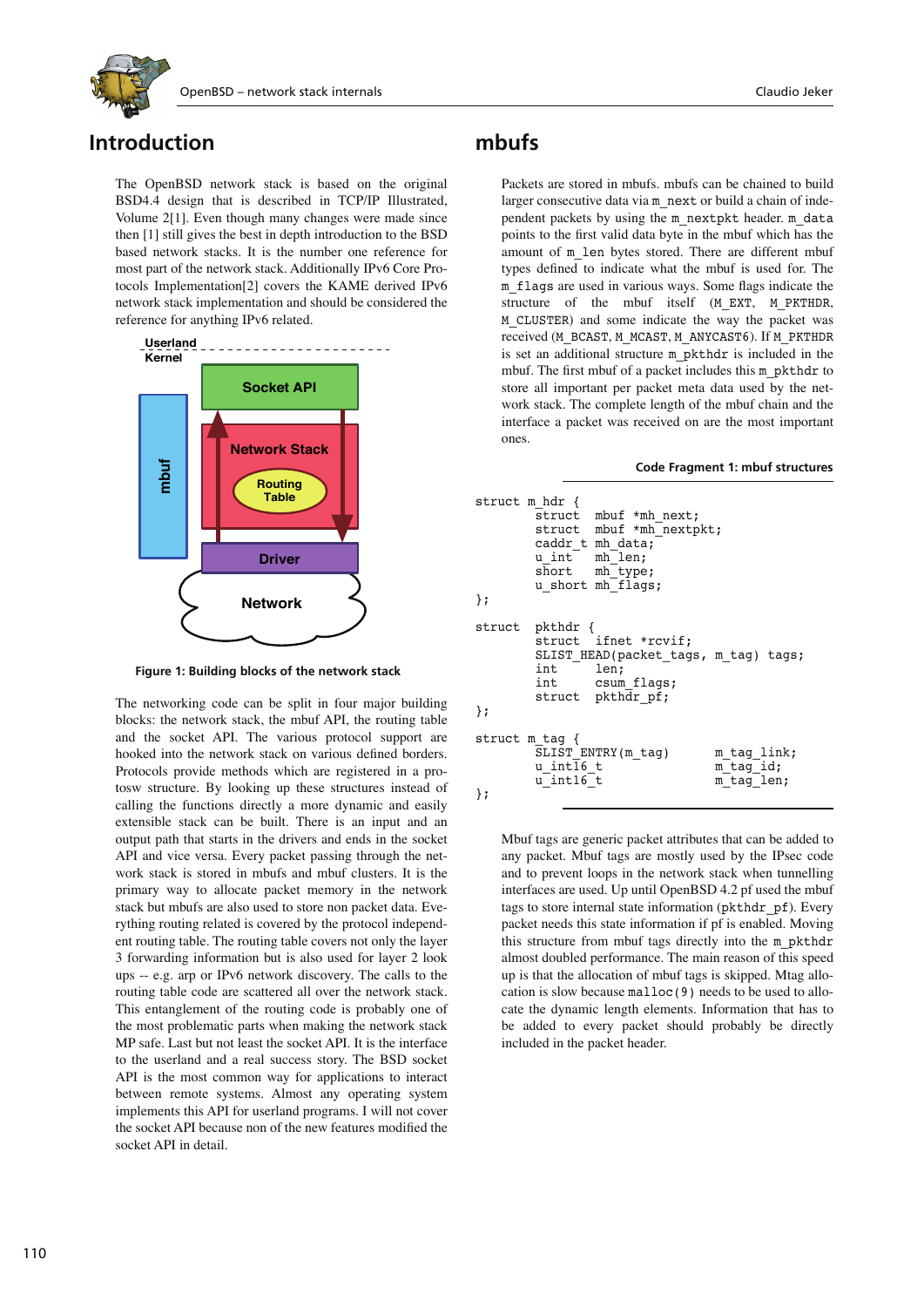



**Figure 2: mbuf structures of two packets, 1st packet is built by an mbuf chain of two mbufs (first mbuf with internal data second with an external mbuf cluster).**

### **Network Stack**

Packets enter the network stack from userland through the socket API or by the network driver receive interrupt function. Packets received by the network card enter one of the layer 2 input functions -- ether input () is the most commonly used one. This function decodes/pops off the layer 2 header and figures out the proper payload type of the data. In the Ethernet case the ether\_type is inspected but first it is checked if it is a multicast or broadcast packet and the corresponding mbuf flags are set. Depending on the payload type an input queue is selected, the packet is enqueued and a softnet software interrupt is raised. This interrupt is delayed because IPL\_SOFTNET has a lower precedence then IPL\_NET used by the driver interrupt routine. So the driver can finish his work and when lowering the system priority level the softnet interrupt handler is called. The softnet handler checks netisr for any set bits and calls the corresponding protocol *interrupt* handler. Most of the time this is ipintr() or ip6intr() but the bridge, ppp and pppoe code use the softnet handler as well. So the splnet()/splsoftnet() dance has nothing to do with the layer 2/layer 3 border.

ipintr() dequeues all packets in the protocol input queue and passes them one after the other to ipv4\_input(). ipv4\_input() checks the IP header then calls pf\_test() to do the input firewalling. Now the destination is checked and if the packet is not for this host it may be forwarded. Local packets are passed to the transport layer. Instead of hardcoding the corresponding handlers into ipv4\_input() a more object oriented approach is used by

calling the pr\_input() function of a protosw structure. The inetsw[] array contains the various protosw structures indexed by protocol family.



**Figure 3: Network stack input flow**

Common input functions are tcp\_input(), udp input() and rip input() -- rip stands for raw IP and has nothing in common with the RIP routing protocol. These input functions check the payload again and do a pcb lookup. The pcb or protocol control block is the lower half of a socket. If all is fine the packet is appended to the socket receive buffer and any process waiting for data is woken up. Here the processing of a network interrupt ends. A process will later on call the soreceive() function to read out the data in the receive buffer.

In the forward path a route lookup happens and the packet is passed on to the output function.

Sending out data normally starts in userland by a write() call which ends up in sosend(). The socket code then uses the protosw pr\_usrreq() function for every operation defined on a socket. In the sosend() case pr\_usrreq() is called with PRU\_SEND which will more or less directly call the output function e.g. tcp output() or udp output(). These functions encapsulate the data and pass them down to ip\_output(). On the way down the output function is called directly (not like on the way up where between the layer 3 and 4 the protosw structure was used). In ip\_output() the IP header is prepended and the route decision is done unless the upper layer passed a cached entry. Additionally the outbound firewalling is done by calling  $pf$  test(). The layer 3 functions invoke the layer 2 output function via the ifp->if output() function. For the Ethernet case, ether\_output() will be called. ether output() prepends the Ethernet header, raises the spl to IPL\_NET, puts the packet on the interface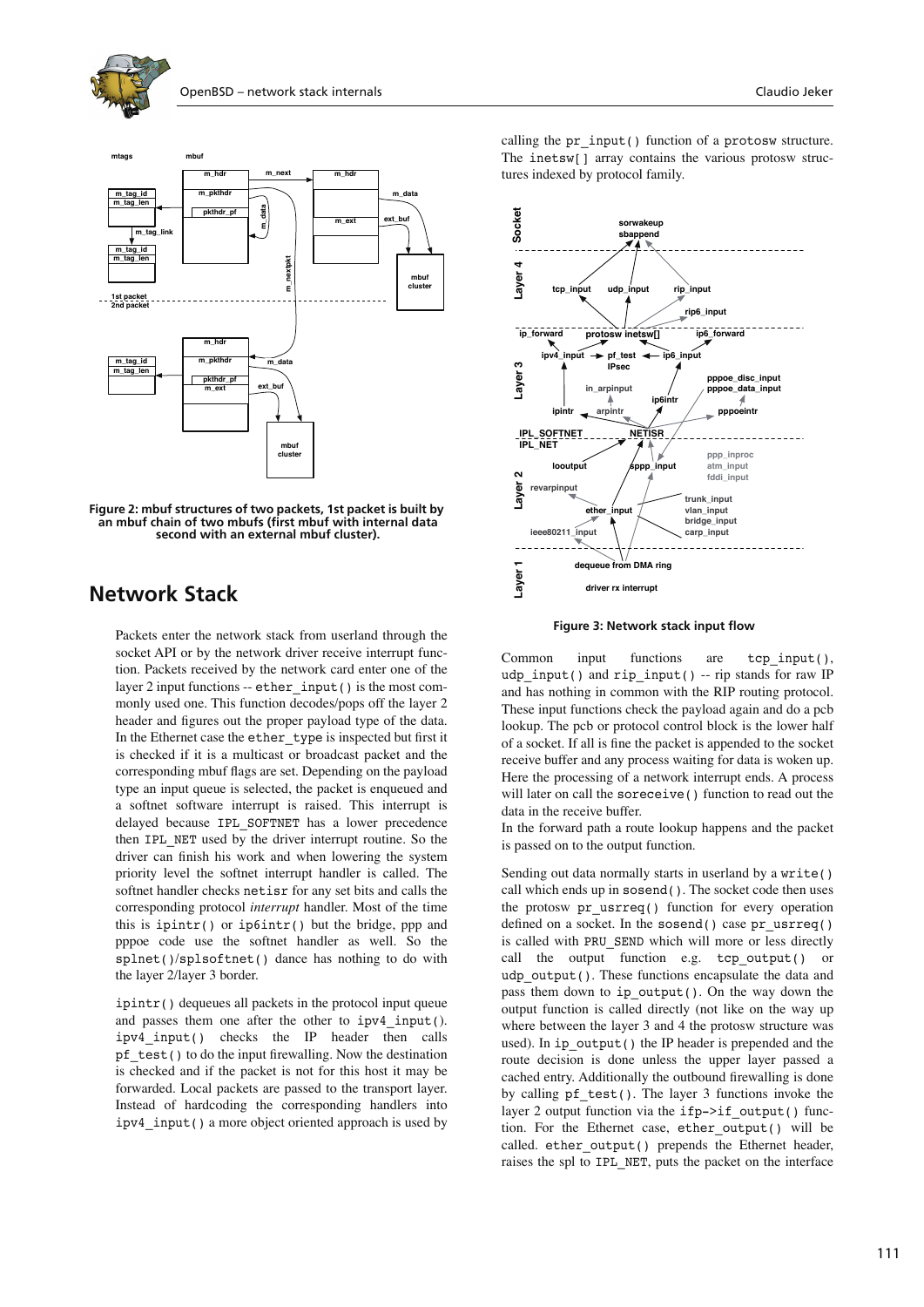

output queue, and then calls the ifp->if\_start() function. The driver will then put the packet onto the transmit DMA ring where it is sent out to the network.

This is just a short fly through the network stack, in the real world the network stack is much more complex due to the complex nature of the protocols and added features. All the control logic of the network stack is left out even though it is probably the most obscure part of it.



**Figure 4: Network stack output flow**

## **Routing Table**

The routing table uses the same patricia trie as described in [1] even though minor extensions were done or are planned. The routing table stores not only layer 3 forwarding information but includes layer 2 information too. Additionally the patricia trie is also used by pf tables. There is a lot of magic in the routing table code and even minor changes may result in unexpected side-effects that often end up in panics. The interaction between layer 3 and layer 2 is a bit obscure and special cases like the arp-proxy are easily forgotten. The result is that routing changes take longer then expected and need to move slowly. Until now *only* routing labels, multiple routing tables, and multipath routing were implemented plus a major bump of the routing messages was done. The routing messages structure was changed to allow a clean integration of these features. Mainly the routing table ID had to be included into each routing header.

With a few tricks it was even possible to have some minimal backward compatibility so that new kernels work with older binaries.



**Figure 5: Overview of the routing tables**

### **Routing Labels**

Routing labels were the first OpenBSD specific extension. A routing label is passed to the kernel as an additional sockaddr structure in the routing message and so the impact was quite minimal. But instead of storing a string with the label on every node a per label unique ID is stored in the routing entry. The mapping is done by a name to ID lookup table. Labels can be set by userland and pf can make decisions based on these labels.

### **Multipath Routing**

The implementation of multipath routing was initially from KAME but additional changes were necessary to make them usable. Especially the correct behaviour of the routing socket was a challenge. Some userland applications still have issues with correctly tracking multipath routes because the old fact of one route one nexthop is no longer true.



**Figure 6: rn\_dupedkey and multipath routes**

Multipath routing is abusing the possibility of storing the same key multiple times in the routing table. This is allowed because of possible more specific routes with the same network address -- e.g. 10.0.0/24 and 10/8. Such identical keys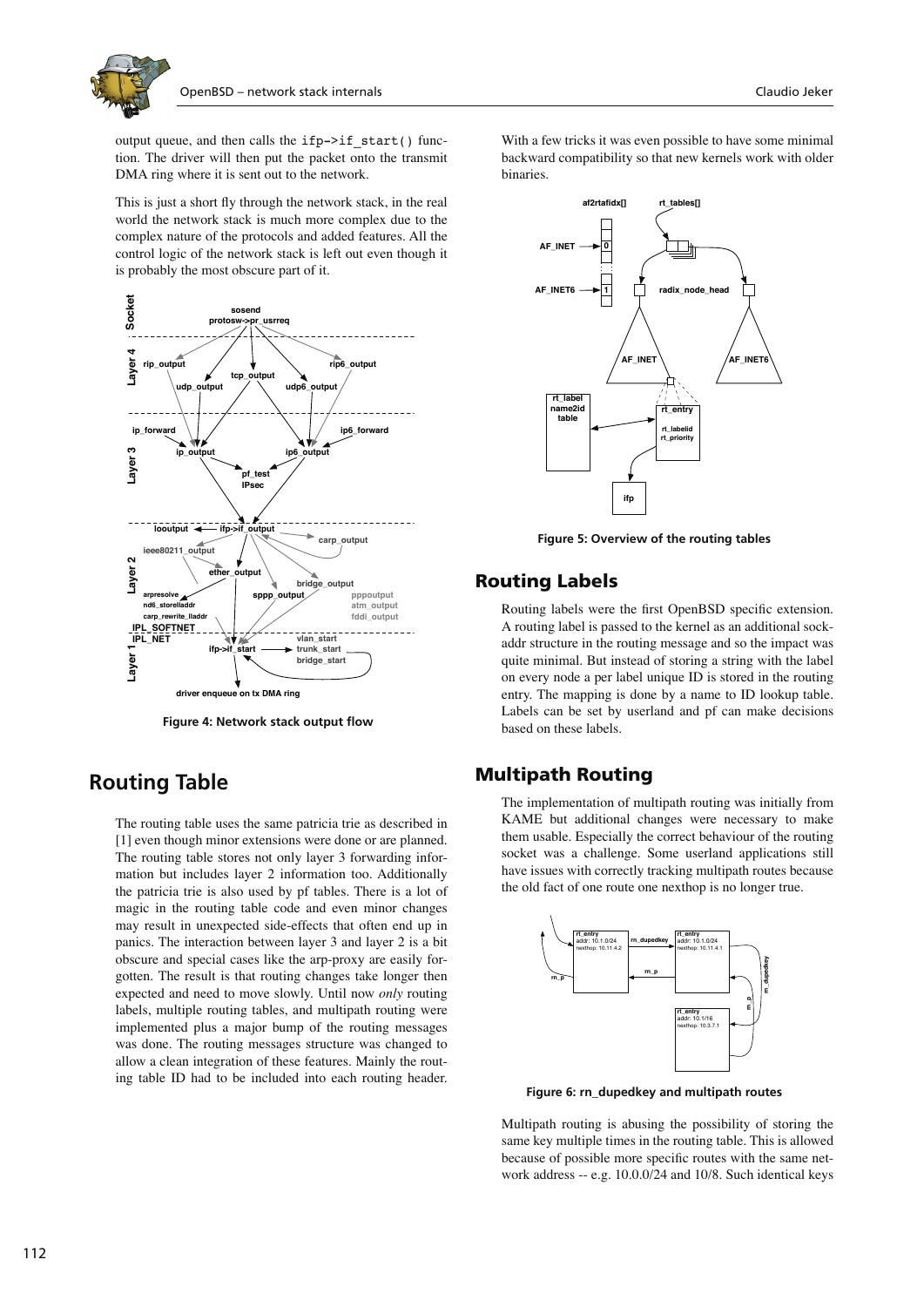

are stored in the rn\_dupedkey list. This list is ordered by prefix length -- most specific first -- so all multipath routes are consecutive.

In the network stack some route look ups had to be exchanged with a multipath capable version. rtalloc\_mpath() is the multipath aware route lookup which has an extra attribute -- the source address of the packet. The source and destination address are used to select one of the multiple paths. rtalloc mpath() uses a hash-threshold mechanism[3] to select one of the equal routes and routes are inserted in the middle of the list of paths. This more complex mechanism to select and insert routes was chosen to keep the impact of route changes small.

Special sysctl buttons were added to enable and disable the multipath routing:

sysctl net.inet.ip.multipath=1

and/or:

sysctl net.inet6.ip6.multipath=1

Without these sysctl values set multipath routing is turned off even if multiple routes are available.

#### **Multiple Routing Tables**

Multiple routing tables are a prerequisite for VRF. The first step in supporting virtual routing and forwarding is to be able to select an alternate routing table in the forwarding path.

Every address family has a separate routing table and all routing table heads are stored in an array. With regard to VRF it was considered the best to always create a full set of routing tables instead of creating per address family specific routing tables. If a new routing table is created the radix\_node\_heads for all address families are created at once, see Figure 5. pf(4) is used to classify the traffic and to select the corresponding forwarding table. At the moment it is only possible to change the default routing table in the IP and IPv6 forwarding path. For link local addressing - e.g. arp -- the default table is used.

#### **VRF**

The idea behind virtual routing and forwarding is the capability to divide a router into various domains that are independent. It is possible to use the same network in multiple domains without causing a conflict.

To support such a setup it is necessary to be able to bind interfaces to a specific routing table or actually building a routing domain out of a routing table and all interfaces which belong together. On packet reception the mbuf is marked with the ID of the receiving interface. Changes to the layer 2 code allow the use of alternate routing tables not only for IP forwarding but for arp look ups as well. With this, it is possible to have the same network address configured multiple times but completely independent of each other.

To create a system with virtualized routing many changes are needed. This starts with making the link local discovery protocols (arp, rarp, nd, ...) aware of the multiple domains. The ICMP code and all other code that replies or tunnels packets needs to ensure that the new packet is processed in the same domain. A special local tunnel interface is needed to pass traffic between domains and pf may need some modifications as well. Finally the socket layer needs a possibility to attach a socket to a specific routing domain. The easiest way to do this is via a getsockopt() call.

Unlike the vimage[4] approach for FreeBSD not a full virtualization is done. The main reason behind this different approach is in my opinion primarily the originator and his background. In FreeBSD, vimage was developed by network researchers the idea is to be able to simulate multiple full featured routers on a single box. Therefore vimage goes further then the OpenBSD implementation by having multiple routing sockets, protosw arrays and independent interface lists. In OpenBSD the development is pushed by networking people with an ISP background. The end result is similar but the userland hooks are different. In OpenBSD, userland will have access to all domains at once through one routing socket so that one routing daemon is able to modify multiple tables at once.

#### **Routing Priorities**

With the inclusion of bgpd, ospfd, and ripd the need for userland to easily manage various routing source in the kernel became more apparent. In case of conflicts it is necessary to have a deterministic mediator between the different daemons. E.g. prefixes learned via OSPF should have a higher preference than external BGP routes. Routing suites like xorp and quagga/zebra normally use a separate daemon to merge these various routing sources. This is a single point of failure and unnecessary because the kernel can do this just fine. Similar to commercial routers this can be done by the kernel by adding a priority to each route and giving each routing source one specific priority level. With the introduction of multipath routing it is possible to store a route multiple times in the kernel. Having a cost for each route and sorting the list of equal routes by the cost gets the desired behaviour. Only the routes with the lowest cost are used for routing -- in other words, this is now equal cost multipath routing.



**Figure 7: Using rn\_dupedkey to implement priorities**